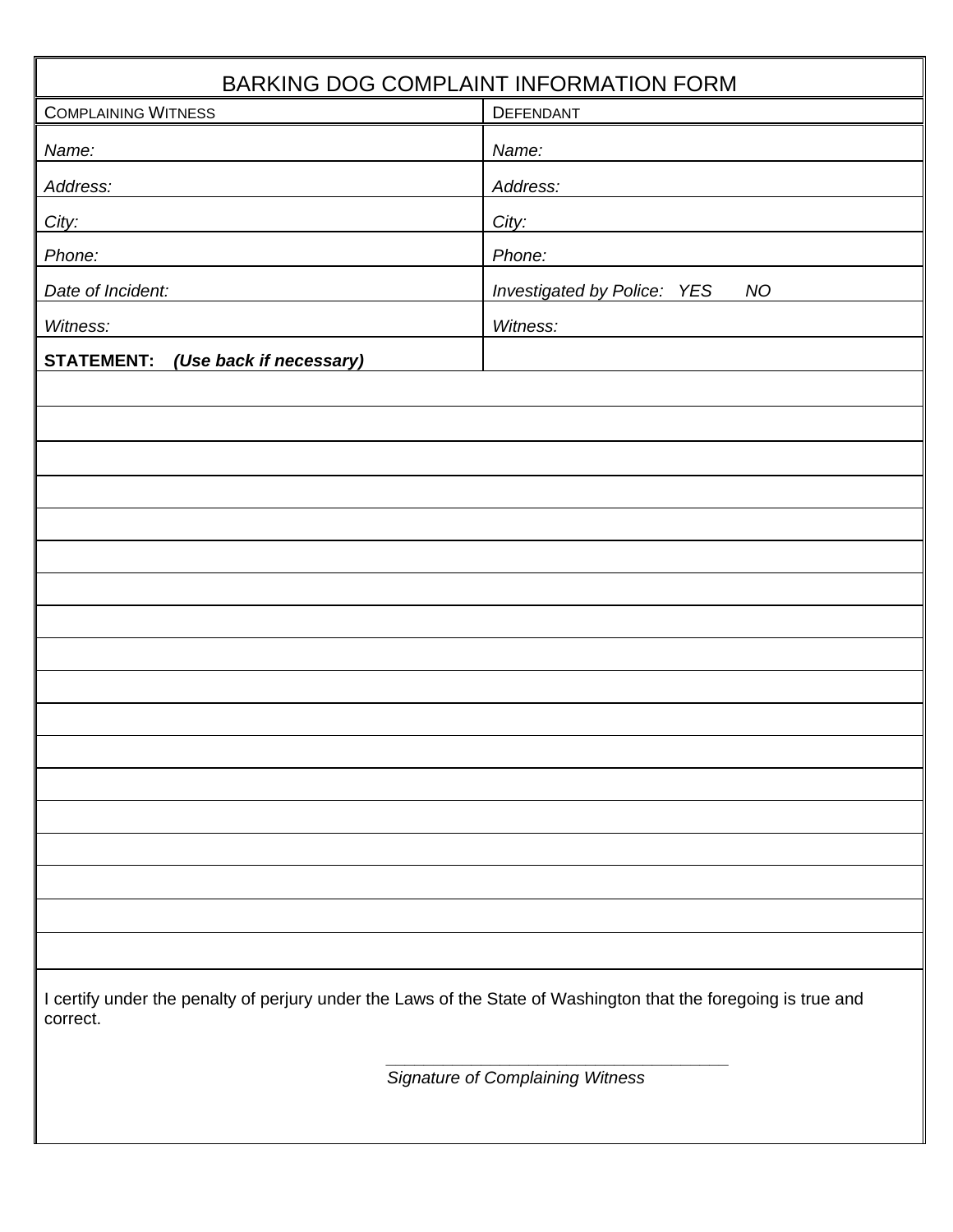| <b>Date</b>   | <b>Time</b><br><b>Began</b>             | <b>Time</b><br><b>Ended</b>   | <b>Was Dog</b><br>Provoked?  | <b>Were Owners</b><br>at Home? | <b>Location of Dog</b>                                      | <b>Your Location</b>                                            | <b>Description</b><br>of Dog              |
|---------------|-----------------------------------------|-------------------------------|------------------------------|--------------------------------|-------------------------------------------------------------|-----------------------------------------------------------------|-------------------------------------------|
| <b>SAMPLE</b> |                                         |                               |                              |                                |                                                             |                                                                 |                                           |
| 04/26/2009    | $3:43 \text{ pm}$<br>4:28 pm<br>6:14 pm | 4:06 pm<br>5:00 pm<br>6:23 pm | <b>No</b><br><b>No</b><br>No | <b>No</b><br><b>No</b><br>Yes  | Backyard at address (i.e.,<br>1309 W. 21 <sup>st</sup> Ave) | <b>Living Room</b><br>Kitchen/Dining Room<br><b>Living Room</b> | <b>Black Lab</b><br>Black Lab & Chihuahua |
| 04/27/2009    | $2:08$ am<br>$4:45$ am                  | $2:26$ am<br>5:06 am          | <b>No</b><br><b>No</b>       | Yes<br>Yes                     | Backyard Kennel at 1309<br>W. $21^{st}$ Ave                 | Master Bedroom                                                  | <b>Black Lab</b>                          |
| 04/28/2009    | 10:16 pm<br>11:53 pm                    | 10:33 pm<br>12:19 am          | No<br>No                     | Yes<br>Yes                     | Backyard Kennel at 1309<br>W. $21^{st}$ Ave                 | <b>Family Room</b><br>Master Bedroom                            | Black Lab & Chihuahua<br>Chihuahua        |
| <b>Date</b>   | Time<br><b>Began</b>                    | <b>Time</b><br><b>Ended</b>   | <b>Was Dog</b><br>Provoked?  | <b>Were Owners</b><br>at Home? | <b>Location of Dog</b>                                      | <b>Your Location</b>                                            | <b>Description</b><br>of Dog              |
|               |                                         |                               |                              |                                |                                                             |                                                                 |                                           |
|               |                                         |                               |                              |                                |                                                             |                                                                 |                                           |
|               |                                         |                               |                              |                                |                                                             |                                                                 |                                           |
|               |                                         |                               |                              |                                |                                                             |                                                                 |                                           |
|               |                                         |                               |                              |                                |                                                             |                                                                 |                                           |